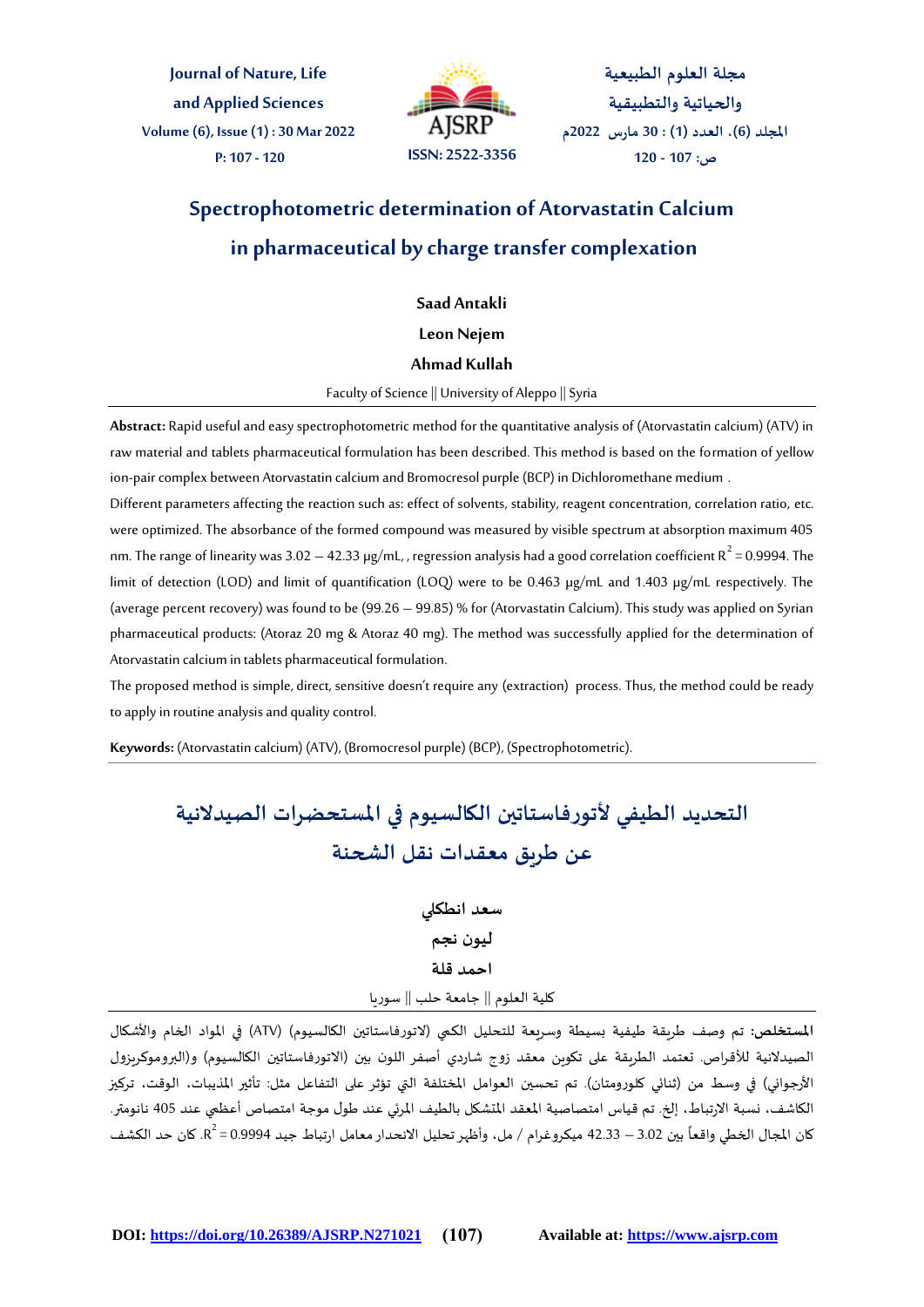)LOD )وحد القياس الكمي )LOQ )هو 0.463 ميكروغرام / مل و1.403 ميكروغرام / مل على التسلسل. نسبة متوسط االسترداد بلغت )99.26 – 99.85( ٪ لالتورفاستاتين الكالسيوم.

تم تطبيق هذه الدراسة على العلامة التجارية الصيدلانية السورية: (اتوراز 20ملغ و اتوراز 40 ملغ). تم تطبيق الطريقة بنجاح لتحديد االتورفاستاتين الكالسيوم في املستحضرالصيدالني على شكل أقراص. الطريقة املطبقة بسيطة ومباشرة وحساسة وال تتطلب الي عملية استخالص الطريقة قابلة للتطبيق في التحليل الروتيني وضبط الجودة.

**الكلمات املفتاحية**: اتورفاستاتين الكالسيوم، طريقة طيفية، بروموكريزول أرجواني.

## **1. INTRODUCTION**

Atorvastatin is a synthetic hydroxymethylglutaryl coenzyme A (HMG-CoA) reductase inhibitor. Atorvastatin reduces total cholesterol, low-density lipoprotein (LDL)-cholesterol and triglycerides, verylow-density lipoprotein (VLDL)-cholesterol and increases high-density lipoprotein (HDL)-cholesterol in patients with hyperlipidemia. $1,2$ 

Atorvastatin calcium {[R-(R, R\*)]-2-(4-flurophenyl)-β,δ-dihydroxy5(1-methylethyl)-3-phenyl-4- [phenylamino) carbonyl]-1H-pyrrole1-heptanoic acid, calcium salt (2:1) trihydrate} is the most commonly occurring drug in commercially available pharmaceutical formulations used for the clinical treatment of hypercholesterolemia $3$ . .

Several methods have been reported in the literature for the analysis of atorvastatin by (High-Performance Liquid Chromatography) (HPLC) in different pharmaceutical preparations, either alone <sup>4,5,6,7,8</sup> or with other active ingredients  $^{9,10,11,12}$ . High performance thin layer chromatography (HPTLC) $^{13}$ . Reversed-Phase High-Performance Thin-Layer Chromatography (RP-HPTLC) $^{14}$ . Electrochemical $^{15}$ . Capillary electrophoresis<sup>16</sup>. Liquid chromatography-tandem mass spectrometry (LC-MS/MS)<sup>17</sup>. Ultra performance liquid chromatography (UPLC)<sup>18</sup>. UV spectrophotometriy <sup>19,20,21,22</sup> Spectrophotometric method<sup>23-25</sup>. First-order derivative spectrophotometry<sup>26</sup>. .

Bromocresol purple (BCP) is a brominated acid dye of the sulfone phthalein series derived from ortho-cresol indicator commonly used as indicator and spectrophotometric reagent.

# **2. MATERIALS AND METHODS**

#### **2.1 Apparatus**

All spectral measurements were carried out using a Spector Scan (Jasco V-630 UV–VIS) spectrophotometer (Japan) with 1 cm quartz cells. Ultrasonic bath Daihan (China), and stirrer Velp Scientifica (Europe), Sartorius balance, sensitivity 10 $^{\rm 5}$  g.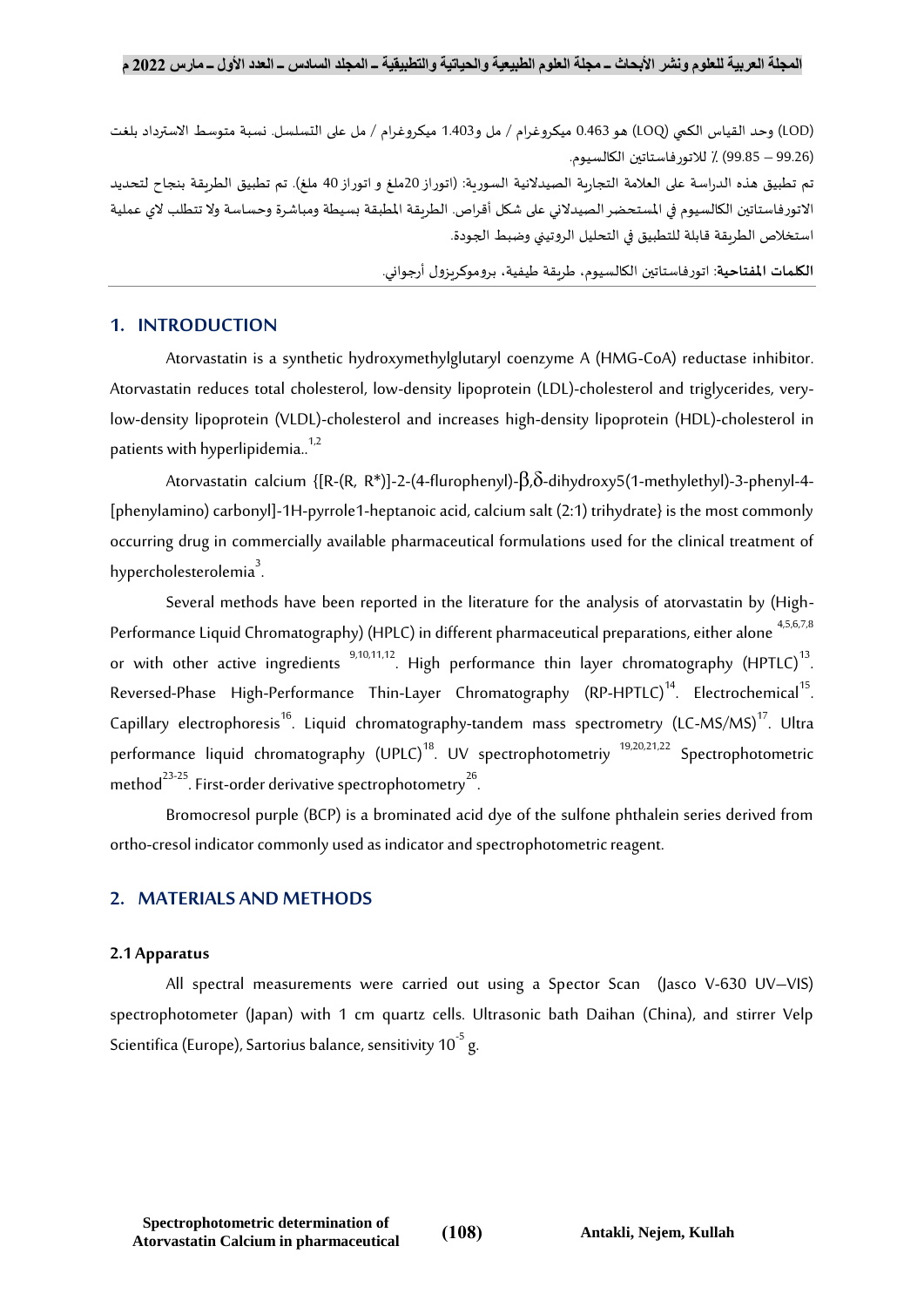## **2.2 Chemical regents**

Atorvastatin calcium (ATV):  $C_{66}H_{68}CaF_2N_4O_{10}$ . 3H<sub>2</sub>O, Mw = 1209.4 g/mol from (INDIA) (Dr. Reddy's Laboratories Ltd), its purity 99.5 %. Bromocresol purple (BCP):  $C_{21}H_{16}Br_2O_5S$ , Mw = 540.22 g/mol from Merck (Germany). Methanol from Merck (Germany). Dichloromethane from Chem-Lab (Belgium).

## **3. STANDARD PREPARATION**

## **3.1 Atorvastatin calcium stock solution**

Stock solution 5  $\times$  10<sup>-4</sup> M of Atorvastatin calcium (Mw = 1209.4 g/mol) was prepared by dissolving 6.077 mg of raw material equivalent to 6.047 mg (by taken the purity in consideration) in volumetric flask 10 mL with 2 mL methanol and completed to volume with Dichloromethane to give concentration  $5 \times 10^{-4}$  M equivalent to 604.7  $\mu$ g/mL. Prepared working standard solutions of Atorvastatin calcium by appropriate dilutions among (50 - 700)  $\mu$ L of 604.7  $\mu$ g/mL solution in volumetric flasks 10 mL and added to each one of BCP 5  $\times$  10<sup>-3</sup> M equals to ten times of Atorvastatin calcium concentration, then completed to volume with Dichloromethane to give concentrations between (3.02 – 42.33)  $\mu$ g/mL of Atorvastatin calcium.

## **3.2 Reagent stock solution**

Bromocresol purple  $5 \times 10^{-3}$  M was prepared by dissolving 135.06 mg of BCP (Mw = 540.22) g/mol) in volumetric flask 50 mL and completing to volume with Dichloromethane.

# **3.3 Calibration Curve**

To construct the calibration curve, for each concentration five standard solutions were prepared and measured the absorbance five times for each solution.

# **3.4 Sample preparation**

One Syrian product with two concentration were studied :

- Twenty tablets from Atoraz 20 mg was weighed and finely powdered and an accurate weight equivalent to 20 mg (ATV) was accurately weighed, dissolved in volumetric flask 10 ml of Methanol, then has been taken 1 mL of the solution to volumetric flask 10 mL and diluted to volume with Dichloromethane. 0.5 mL of the last solution we took to 10 ml volumetric flask and added 0.7 mL of Bromocresol purple  $5 \times 10^{-3}$  M, then diluted to volume with Dichloromethane, to obtained theoretically equivalent to 10.0  $\mu$ g/mL of (ATV).
- Atoraz 40 mg. the same procedure were repeated for Atoraz 40 mg to prepare a solution equivalent to 20.0 µg/ml of ATV.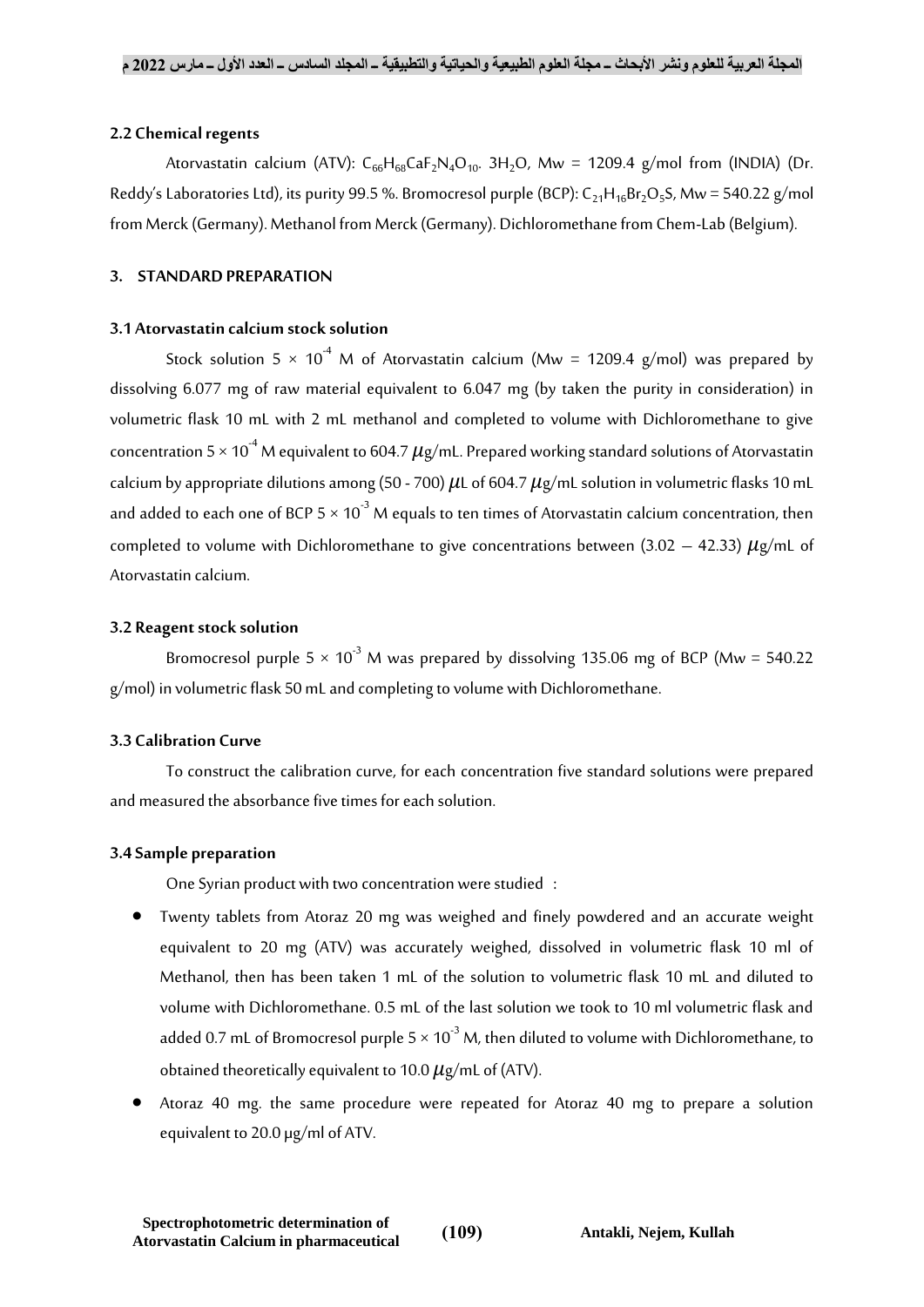## **4. RESULTS**

Atorvastatin calcium forms with Bromocresol purple at  $25 \pm 5$  °C yellow ion-pair complex. We scanned between the range of wavelengths 300 - 550 nm against a blank of BCP solved in Dichloromethane, and then measured the absorbance at maximum wavelength 405 nm. the parameters were studied of the colored result solutions to obtain the optimal conditions.

#### **5. DISCUSSION**

This method depends on study a color ion-pair complex between the Atorvastatin calcium and Bromocresol purple for the first time. It gives the lowest linearity range comparing with others spectrophotometric studies for color complexes, so we can consider it sensitive method. The results showed good results for percentage of recovery, accuracy and precision.

Fig. 1 shows the complex spectrum between Atorvastatin calcium and Bromocresol purple in Dichloromethane medium.



Fig. 1: a-Spectrum of complex ATV-BCP in Dichloromethane medium,  $[ATV] = 2 \times 10^{-5}$  M, **b**-Spectrum of BCP in Dichloromethane medium,  $[BCP] = 2 \times 10^{-4}$  M.

#### **5.1 Stability of stock solution**

Time effect on stability standard stock solution of Atorvastatin calcium in Methanol was studied in three different concentrations  $0.62 \times 10^{-5}$ ,  $1.25 \times 10^{-5}$  and  $1.87 \times 10^{-5}$  M. We did not notice any significant absorption changes within one month.

#### **5.2 Effect of reagent concentration**

To study the effect of reagent concentration on the colored complex solution, has been made a series of 10 mL of separated Volumetric Flasks, by adding 0.300 mL of Atorvastatin calcium  $5 \times 10^{-4}$  M equivalent to 15  $\mu$ M and added between (0.015 – 0.360 mL) of (BCP) 5  $\times$  10<sup>-3</sup> M, equivalent to (7.5 - 180 µM) after completing the volume to 10 mL by Dichloromethane. The absorbance at 405 nm for each one (BCP) reagent was measured against the blank of Dichloromethane. It was found that the completed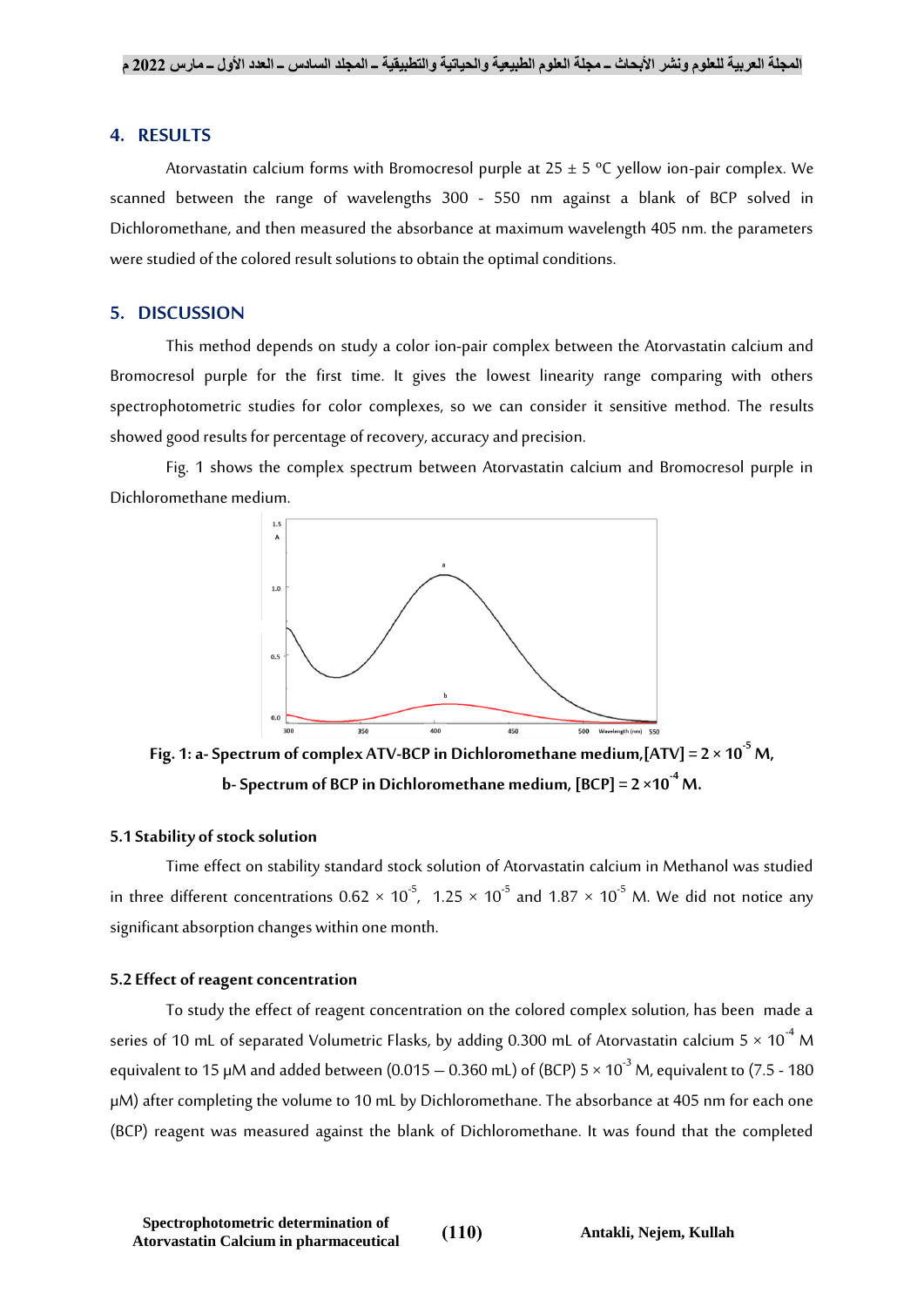colored complex formation in the best condition was 150 µM of (BCP) equivalent to 0.300 mL of (BCP) which equal to ten times of Atorvastatin calcium concentration, as it is shown in Fig. 2.



**Fig. 2: Effect of reagent concentration. Atorvastatin Calcium concentration 15 µM.**

#### **5.3 Correlation ratios by molecular ratio**

We have prepared a series of complex solutions ATV-BCP in Dichloromethane medium. The concentration of the (BCP) reagent changes within the ratio (0.2  $\times$  10<sup>-5</sup>  $-$  5.6  $\times$  10<sup>-5</sup>) M while the concentration of Atorvastatin calcium was constant in each solution and equal to  $2 \times 10^{-5}$  M. We **have** measured the absorbance values of these solutions at the wavelength of the maximum absorbance 405 nm (using Dichloromethane as a blank). The absorption changes of the molecular ratio of the reagent to the Atorvastatin calcium permitted to measure correlation ratio. We obtained the curve  $A = f ([BCP])$ [ATV]) shown in Fig. 3 where the correlation ratios are (1:1 & 2:1).



**Fig. 3: Correlation molecular ratios (1:1 & 2:1).**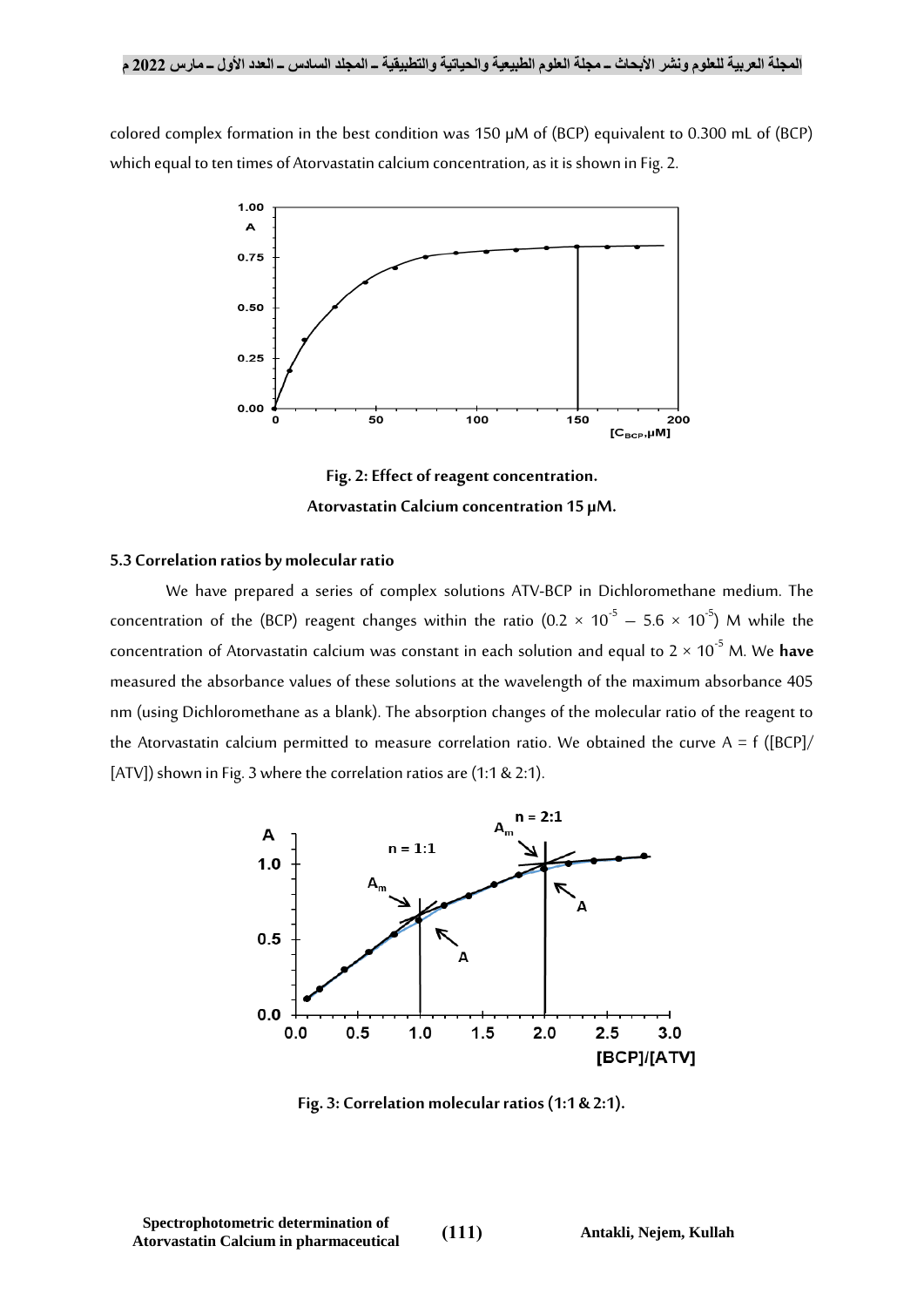### **5.4 Correlation ratios by continuous variation**

We have prepared a series of complex solutions ATV-BCP in the medium of the Dichloromethane. The concentration of the reagent and the concentration of Atorvastatin calcium changes in solutions between (0.5 – 5) 10<sup>-5</sup> M where the sum of both concentrations remains constant and equal to 5  $\times$  10<sup>-5</sup> M.

We measured the absorbance values of these solutions at the wavelength of the maximum absorbance 405 nm according to the used reagent percentage of the formed complex in terms of molecular fraction of Atorvastatin calcium.

We obtained the curve  $A = f([BCP] / {[BCP] + [ATV]}),$  shown in fig. 4, where the correlation ratios are also (1:1 & 2:1).



**Fig. 4: Correlation ratio by continuous variation (1:1 & 2:1).**

#### **5.5 Calculation of formation constant for the (ATV: BCP) complex**

We calculated the conditional stability constants  $(K_f)$  of the ion-pair complexes from molecular ratio and the continuous variation curves.

.

Data using the following equation  $27-29$ .

$$
K_f = \frac{A/A_m}{\left[1 - \frac{A}{A_m}\right]^{n+2} C_M(n)^n}
$$

Where  $A$  and  $A_m$  are the absorbance value and the observed maximum absorbance value when all the Atorvastatin calcium is completely associated with Bromocresol purple, respectively.  $C_M$  is the mole concentration of Atorvastatin calcium at the maximum absorbance and  $n$  is the stoichiometry, which dye ion associates with Atorvastatin calcium. The log  $K_f$  values for ATV-BCP ion-pair, associated at correlation ratio (1:1 & 2:1) by molecular ratio were 7.93 and 10.50 respectively, and by continuous

 $(1).$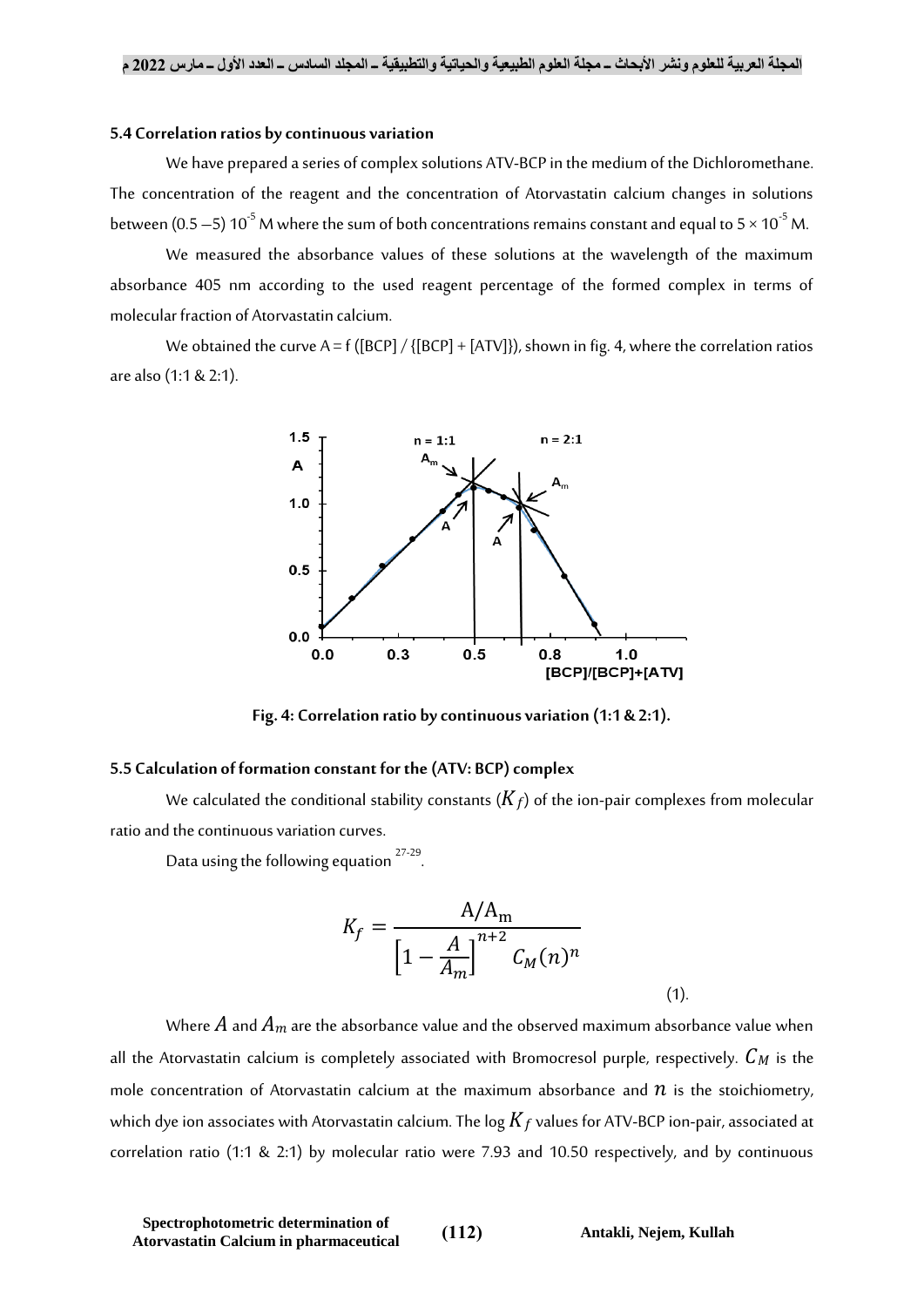variation were 7.83 and 10.22 respectively, so  $\log K_f$  average are 7.88 and 10.36 at correlation ratio (1:1 & 2:1) respectively.

### **6. Method's validation**

The validity and suitability of the proposed method was assessed by linearity (evaluated by regression equation), (Limit of Detection) (LOD), (Limit of Quantification) (LOQ), accuracy (reported as percent %), precision (reported as RSD %), robustness, and Sandall's sensitivity.

#### **6.1 Linearity**

We studied the linearity of Atorvastatin calcium concentrations at the optimal conditions we made a series of 10 mL of separated volumetric flasks , each one contains concentration of BCP equals to ten times of Atorvastatin calcium concentration, where the variable concentrations of ATV stock solution 5 ×10-4 M and the concentration of BCP stock solution 5 ×10-3 M, then the volumetric flasks completed to 10 mL with Dichloromethane, finally we measured the absorbance at 405 nm for each concentration

against the blank of BCP in Dichloromethane. Fig. 5 presents the complex of Atorvastatin calcium with BCP spectra. The range of linearity obeyed to (Beer's Law) in concentration (3.02 – 42.32) μg/mL and the linearity curve is presented in Fig. 6.



**Fig. 5: spectra of (ATV-BCP) complex for different concentration of ( ATV) :**  $C_1$ : 6.04  $\mu$ g/mL,  $C_2$ : 12.09  $\mu$ g/mL, **C3 : 18.14 g/mL, C<sup>4</sup> : 24.18 g/mL, C5 : 30.23 g/mL, C<sup>6</sup> : 36.28 g/mL, C7 : 42.33 g/mL, n = 5 for each concentration.**

**Fig. 6: Calibration curve for (ATV-BCP) complex for different concentration of ( ATV) :**  $C_1$ : 6.04  $\mu$ g/mL,  $C_2$ : 12.09  $\mu$ g/mL.  $C_3$ : 18.14  $\mu$ g/mL,  $C_4$ : 24.18  $\mu$ g/mL **C5 : 30.23 g/mL, C<sup>6</sup> : 36.28 g/mL C7 : 42.33 g/mL, n = 5 for each concentration..**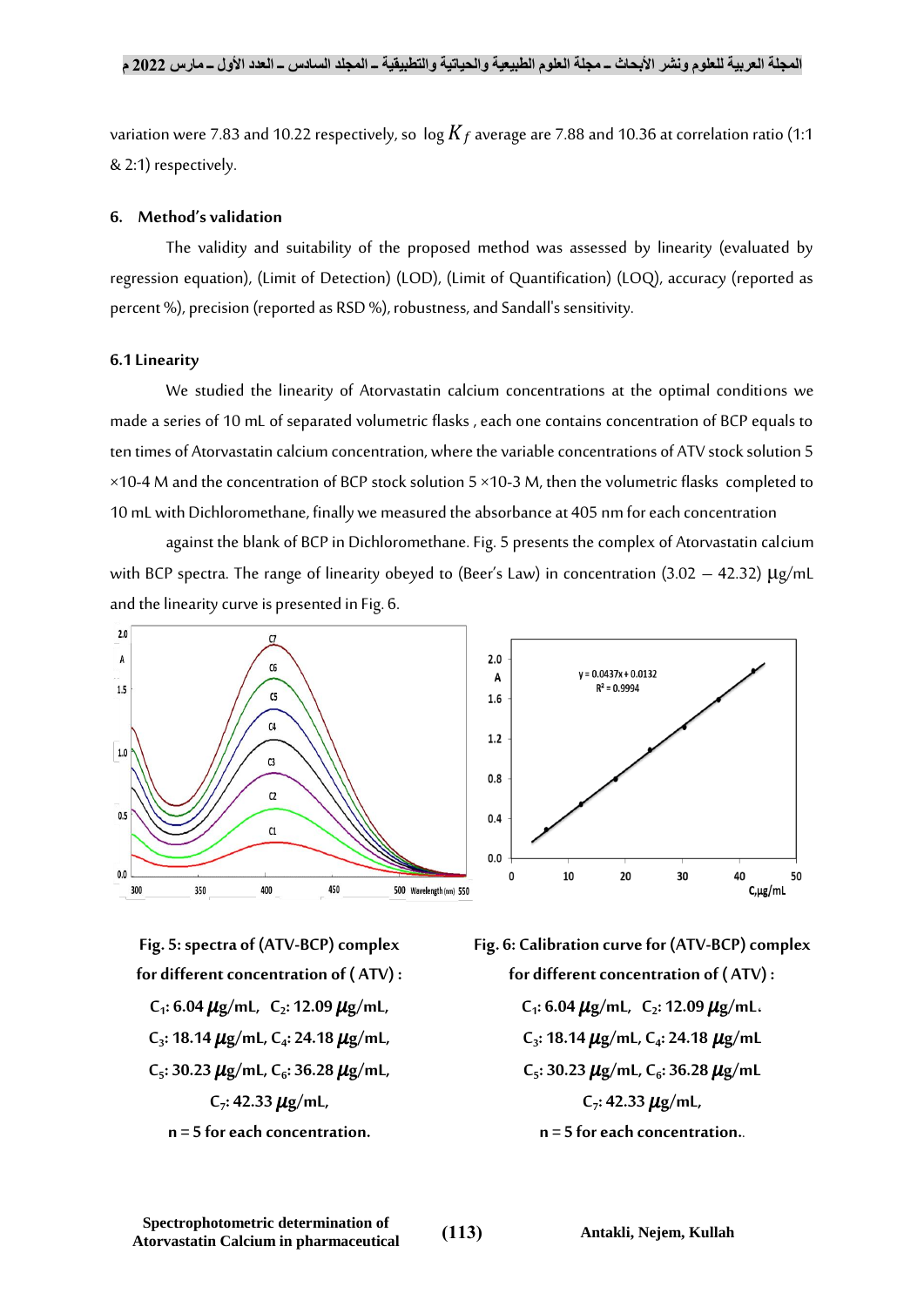## **6.2 Limit of detection (LOD) and limit of quantification (LOQ)**

In spite of the measurement LOD and LOQ, five concentrations calculated in five replicates.

LOD and LOQ for Atorvastatin Calcium calculated by using the following equations:

(2). 
$$
LOD = \frac{3.3 \times SD}{m}
$$
,  $LOQ = \frac{10 \times SD}{m}$ 

Where SD: is the (Standard Deviation) of (y) intercepts of regression lines and (m) is the slope of the calibration curve. The (Limit of Detection) (LOD) and (Limit of Quantification) (LOQ) were to be 0.463  $\mu$ g/mL and 1.403  $\mu$ g/mL respectively.

#### **6.3 Accuracy**

To determine the accuracy and precision of the proposed method, five replicates determinations has been carried out on five different concentrations of standards (ATV).

The validation results was presented in table 1.

| Sample                          | <b>Theoretical</b><br>concentration<br>$(\mu$ g/mL) | <b>xObserved</b><br>concentration<br>$(\mu$ g/mL) | <b>SD</b><br>$(\mu g/mL)$ | <b>Precision</b><br><b>RSD</b> (%) | <b>Accuracy</b><br>$(\%)$ | $LC = \overline{\mathbf{X}} \pm [t]$<br>$SD/(n)\frac{1}{2}$<br>$(\mu g/mL)$ |
|---------------------------------|-----------------------------------------------------|---------------------------------------------------|---------------------------|------------------------------------|---------------------------|-----------------------------------------------------------------------------|
| <b>Atorvastatinn</b><br>calcium | 3.02                                                | 3.07                                              | 0.108                     | 3.52                               | 101.66                    | $3.07 \pm 0.134$                                                            |
|                                 | 6.05                                                | 6.13                                              | 0.247                     | 4.03                               | 101.32                    | $6.13 \pm 0.307$                                                            |
|                                 | 12.09                                               | 11.93                                             | 0.084                     | 0.70                               | 98.68                     | $11.93 \pm 0.104$                                                           |
|                                 | 24.19                                               | 24.52                                             | 0.170                     | 0.69                               | 101.36                    | $24.52 \pm 0.211$                                                           |
|                                 | 36.28                                               | 36.20                                             | 0.335                     | 0.93                               | 99.78                     | $36.20 \pm 0.416$                                                           |

|  | Table 1: Precision and accuracy for determination of Atorvastatin calcium. |  |  |  |  |
|--|----------------------------------------------------------------------------|--|--|--|--|
|--|----------------------------------------------------------------------------|--|--|--|--|

 $\overline{\mathbf{x}}$ : mean of five replicated determinations,

Accuracy (%) = (observed concentration/theoretical concentration)  $x$  100,

Precision (RSD %) = (standard deviation/mean concentration)  $x$  100.

LC: Limit of confidence at 95 %;  $t = 2.78$ .

#### **6.4 Precision**

In order to demonstrate the precision of the proposed method, (Intra-day) and (Inter-day) variability studies performed at three different concentrations (12.09, 24.19, and 36.28)  $\mu$ g/mL for Atorvastatin Calcium at the same day in two hours' time interval and at three days. Method efficiency was tested in terms of RSD % for both intra-day and inter-day precisions.

Accuracy confirmed by making five replications of standard Atorvastatin calcium under study and the mean was calculated. The results were showed in Table 2. The RSD % results didn't more than 3.61 % during the determination in one day or three days, where the method is considered precise.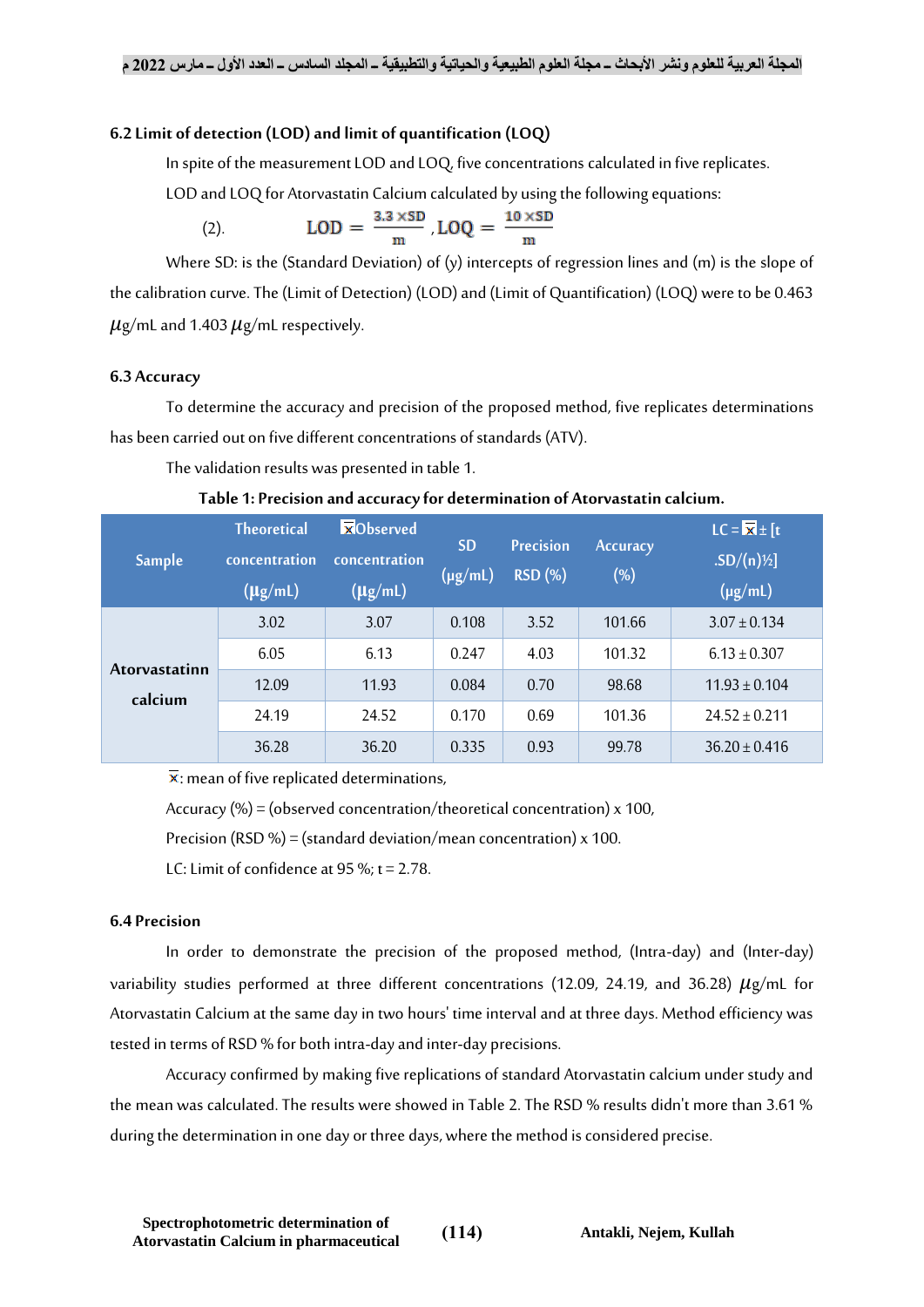| Intra-day               |                             |                           |                   |           |                   |            |                   |  |
|-------------------------|-----------------------------|---------------------------|-------------------|-----------|-------------------|------------|-------------------|--|
|                         | Concentration<br>$\mu$ g/mL | Found concentration µg/mL |                   |           |                   |            |                   |  |
| Sample                  |                             | * Time I                  | Precision<br>RSD% | * Time II | Precision<br>RSD% | * Time III | Precision<br>RSD% |  |
|                         | 12.09                       | 12.03                     | 0.68              | 12.14     | 1.08              | 12.15      | 1.18              |  |
| Atorvastatin            | 24.19                       | 24.52                     | 0.78              | 24.62     | 1.32              | 24.44      | 1.96              |  |
| calcium                 | 36.28                       | 36.16                     | 1.03              | 35.94     | 2.00              | 36.46      | 2.82              |  |
|                         | Inter-day                   |                           |                   |           |                   |            |                   |  |
|                         | concentration               | Found Concentration µg/mL |                   |           |                   |            |                   |  |
| Sample                  | $\mu$ g/mL                  | * Day I                   | Precision<br>RSD% | *Day II   | Precision<br>RSD% | *Day III   | Precision<br>RSD% |  |
| Atorvastatin<br>Calcium | 12.09                       | 12.11                     | 0.98              | 12.15     | 1.24              | 12.07      | 3.61              |  |
|                         | 24.19                       | 24.53                     | 1.35              | 24.85     | 1.03              | 24.49      | 3.15              |  |
|                         | 36.28                       | 36.18                     | 1.95              | 36.93     | 2.17              | 36.01      | 2.34              |  |

**Table 2: Intra-day and inter-day precision for determination of Atorvastatin calcium.**

 $n = 5$ 

# **6.5 Robustness**

The robustness of an analytical procedure is a test of its ability to maintain the integrity of unaffected results through a very small variance in some parameters and is an indicator of its reliability during normal analysis. Variables of the studied variables were slit scan speed and wavelength, which were performed at a concentration (24.19 μg/mL) of atorvastatin calcium. Table 3.

| <b>Initial</b>  | <b>Measured</b> | $* \overline{\mathbf{x}}$ | <b>SD</b>  | <b>RSD</b> |             |
|-----------------|-----------------|---------------------------|------------|------------|-------------|
| conditions      | deviation       | $\mu$ g/mL                | $\mu$ g/mL | %          | Percent (%) |
| Step size       | $0.5$ nm        | 24.36                     | 0.73       | 3.00       | 100.70      |
| 1 <sub>nm</sub> | $2 \text{ nm}$  | 24.31                     | 0.44       | 1.81       | 100.50      |
| Scan speed      | Fast            | 24.32                     | 0.36       | 1.48       | 100.54      |
| medium          | Slow            | 24.28                     | 0.41       | 1.69       | 100.37      |
| Wavelength      | $2$ nm $+$      | 24.13                     | 0.45       | 1.86       | 99.75       |
| $405$ nm        | $-2$ nm         | 24.14                     | 0.48       | 1.99       | 99.79       |

**Table 3: Robustness test.**

 $*<sub>n</sub> = 5$ .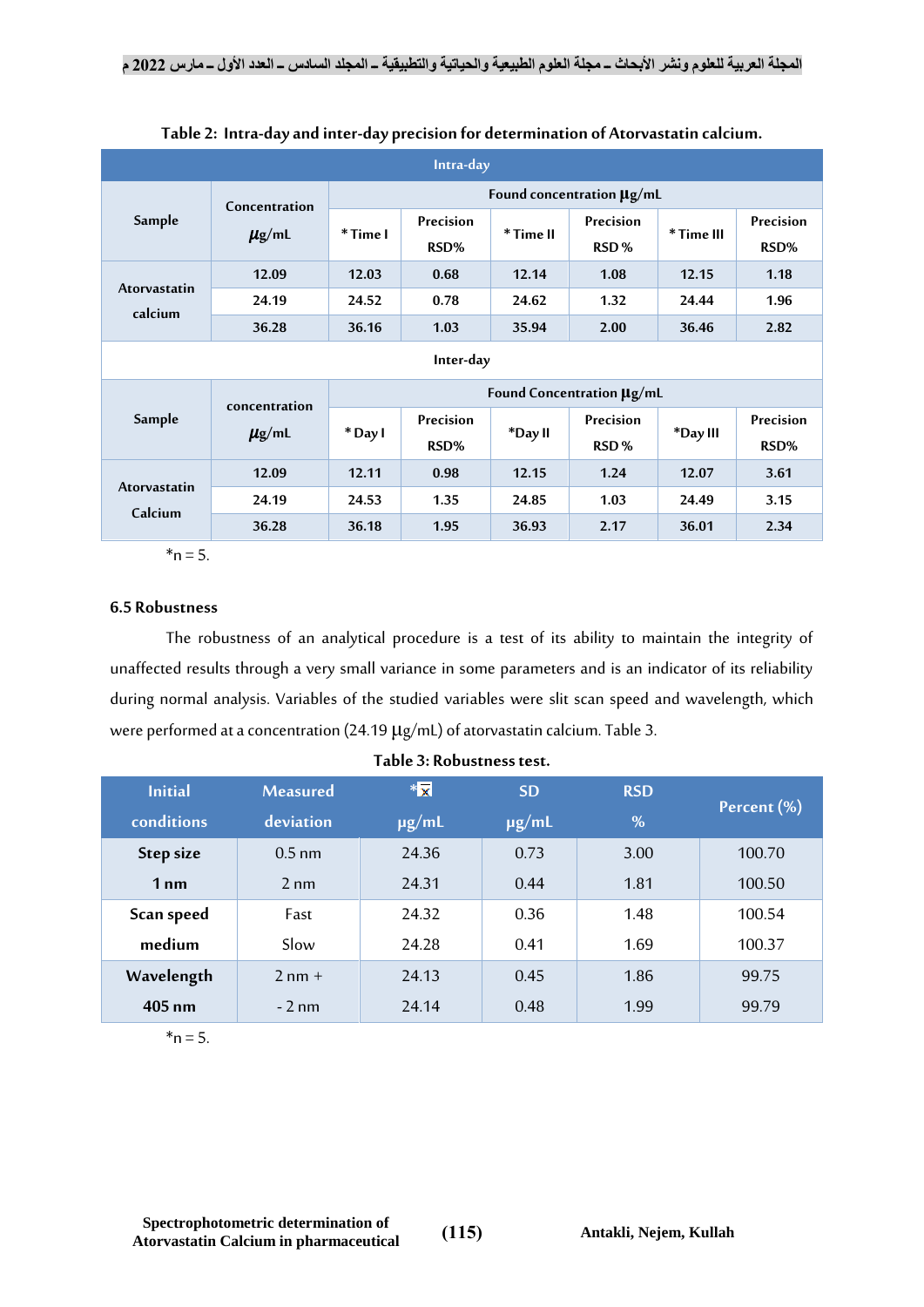## **6.6 Sensitivity Sandell'sand molar absorptivity ε:**

Sensitivity of the proposed method for Atorvastatin Calcium was determined by calculating Sandell's sensitivity (SS), it was to be SS = 0.044 µg/cm2. The mean molar absorptivity ε was found equal to 53908.37 L/mol.cm.

## **6.7 RECOVERY**

The recovery studied by three addition standards (80 %, 100 %, and 120 %) for every doses.

Table 4 presents the recoveries results for the two Syrian pharmaceutical products (Atoraz 20 mg and Atoraz 40 mg).

| <b>Product</b> | Pharmaceutical<br>dosage | Sample<br>$\mu$ g/mL | <b>Added</b><br>$\mu$ g/mL | <b>Total</b><br><b>Found</b><br>$\overline{\mathbf{x}}$ µg/mL | <b>Recovery</b><br>Average<br>% | <b>SD</b><br>$\mu$ g/mL | RSD% | <b>Recovery</b><br>Average<br>% |
|----------------|--------------------------|----------------------|----------------------------|---------------------------------------------------------------|---------------------------------|-------------------------|------|---------------------------------|
| Atoraz<br>20   | Atorvastatin             |                      | 8.0                        | 18.08                                                         | 99.00                           | 2.87                    | 2.90 |                                 |
|                | Calcium                  | 10.16                | 10.0                       | 20.13                                                         | 99.70                           | 3.18                    | 3.19 | 99.26                           |
|                | $20$ mg/tab.             |                      | 12.0                       | 22.05                                                         | 99.08                           | 1.66                    | 1.68 |                                 |
| Atoraz<br>40   | Atorvastatin             |                      | 16.0                       | 36.08                                                         | 99.56                           | 2.08                    | 2.09 |                                 |
|                | Calcium                  | 20.15                | 20.0                       | 40.04                                                         | 99.45                           | 3.15                    | 3.17 | 99.85                           |
|                | $40$ mg/tab.             |                      | 24.0                       | 44.28                                                         | 100.54                          | 0.85                    | 0.85 |                                 |

## **Table 4: Recoveries of Atorvastatin Calcium in Atoraz 20 and 40 mg.**

 $\bar{x}$  Mean for five replicates.

# **7. APPLICATIONS**

Estimation of Atorvastatin Calcium in Atoraz 20 mg 40 mg doses

The method was applied for quantitative determination and identification Atorvastatin Calcium in one Syrian pharmaceutical product (Atoraz 20 mg and 40 mg doses) for three different batches for each one. The samples were prepared as mention before in the in the section of samples preparation and analyzed. Quantitative analysis was done by using calibration curve. The obtained results are summarized in table 5. In general, the concentrations of the detected Atorvastatin Calcium compounds in the one products were within the allowed limits under USP legislation  $30$ , The tablets must contain not less than 90.00 % and not more than 110.00 % of labeled amount. So the obtained results are conformed to USP legislation  $^{30}$ . The relative standard deviations RSD % (n = 5) of the quantitative results were in the range of 1.68 – 3.19 % for Atoraz 20 and 0.85 – 3.17 % for Atoraz 40.

| <b>Product</b>  | Atoraz 20 mg/tab. |       |       |
|-----------------|-------------------|-------|-------|
| Number of batch |                   |       |       |
| Concentration   | 20.32             | 19.82 | 19.89 |

**Spectrophotometric determination of Atorvastatin Calcium in pharmaceutical )116( Antakli, Nejem, Kullah**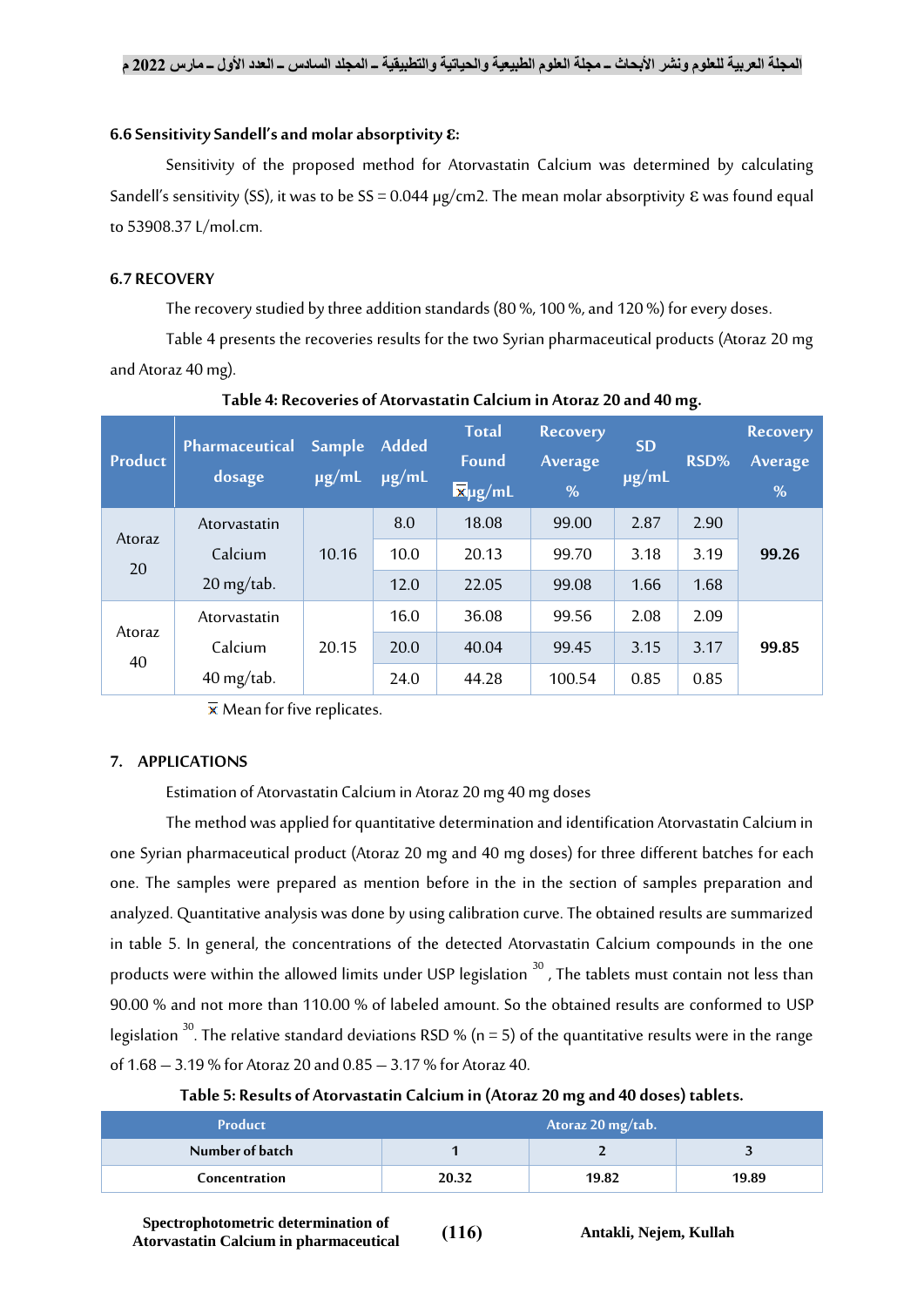| Product                                          |                          | Atoraz 20 mg/tab. |        |  |
|--------------------------------------------------|--------------------------|-------------------|--------|--|
| $\overline{\mathbf{x}}$ mg/tab.                  |                          |                   |        |  |
| Range mg/tab.                                    |                          |                   |        |  |
| SD mg/tab.                                       | 0.35                     | 0.27              | 0.28   |  |
| RSD%                                             | 1.72                     | 1.36              | 1.41   |  |
| Range RSD %                                      |                          | $1.36 - 1.72$     |        |  |
| Per%                                             | 101.60<br>99.05<br>99.45 |                   |        |  |
| Range Per %                                      | $99.05 - 101.60$         |                   |        |  |
| Product                                          | Atoraz 40 mg/tab.        |                   |        |  |
| Concentration<br>$\overline{\mathbf{x}}$ mg/tab. | 40.73                    | 40.31             | 40.51  |  |
| Range mg/tab.                                    |                          | $40.31 - 40.73$   |        |  |
| SD mg/vial                                       | 0.74                     | 0.24              | 0.45   |  |
| RSD%                                             | 1.82                     | 0.60              | 1.11   |  |
| Range RSD %                                      | $0.60 - 1.82$            |                   |        |  |
| Per%                                             | 101.83                   | 100.78            | 101.28 |  |
| Range Per %                                      | $100.78 - 101.83$        |                   |        |  |

 $*\overline{\mathbf{x}}$ Mean for five replicates.

# **8. CONCLUSION**

We developed a new spectrophotometric method, which is suitable for the quantification and identification of Atorvastatin Calcium in raw material and tablets formulation. This method can be simply and successfully used in routine analyses. The proposed method is simple, sensitive, rapid, specific, a little cost. It could has been applied for quality control of Atorvastatin Calcium in pharmaceutical factories. The levels of Atorvastatin Calcium compounds in the analyzed preparations were found to be within the permissible limits set by the USP legislation<sup>30</sup>. .

## **9. ACKNOWLEDGEMENT**

The Ministry of High Education in Syria financially and technically supported this work through department of Chemistry, Faculty of Science, University of Aleppo, Syria.

# **10. REFERENCES**

- 1- Harinder, S. Malhotra and Karen, L. (2001) "Atorvastatin an Updated Review of its Pharmacological Properties and Use in Dyslipidaemia Adis". Drug Evaluation , 61 (12): 1835-1881.
- 2- Jennifer M. Malinowsk. (1998). "Atorvastatin: A hydroxymethylglutaryl–coenzyme A reductase inhibitor .American Society of Health-System Pharmacists". Vol 55 Am J Health-Syst Pharm.2253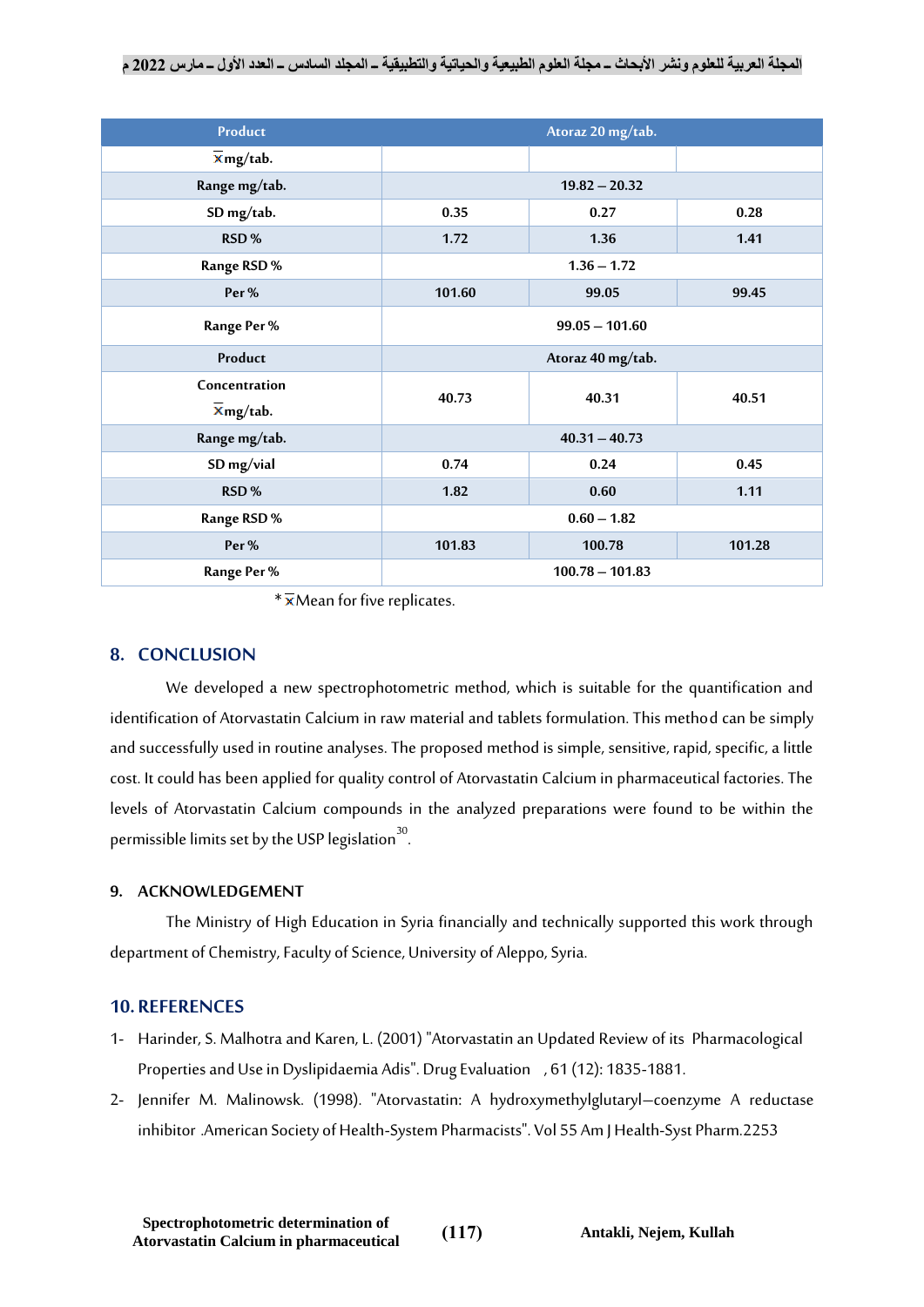- 3- Ashour S. (2013), "New Kinetic Spectrophotometric Method for Determination of Atorvastatin in Pure and Pharmaceutical Dosage Forms. Pharmaceutica Analytica" Acta. 2153-243.
- 4- Zahid Z, Farooqui M. Mangle A. Nikalje A. (2008), "Stability-indicating high performance liquid chromatographic determination of atorvastatin calcium in pharmaceutical dosage form. African Journal of Pharmacy and Pharmacology". Vol. 2(10). pp. 204-210.
- 5- Elsadig H, Amna B. Hussien M and Ahmed E. M. Saeed. (2015), "Development and validation of stability indicating high performance liquid chromatography method for determination of Atorvastatin calcium in the presence of its degradation product". Pelagia Research Library .Der Pharmacia Sinica, 6(11):19-27.
- 6- Marjan P, Tanja B. S, Magdalena P, Gordana T. S. (2018), "Concepts in development of fast, simple ، stability indicating HPLC method for analysis of atorvastatin related compounds in tablets" .Journal of Analytical & Pharmaceutical Research. 7(4):450-457.
- 7- Altuntas T G and Erk K. (2004) ."Liquid Chromatographic Determination of Atorvastatin in Bulk Drug ،Tablets, and Human Plasma". Journal of Liquid Chromatography & Related Technologies ،Vol. 27, No. 1, pp. 83–93
- 8- Afshin Z, Alireza S, Seyyed M. F, and Arash K. (2005), "A Simple and Rapid HPLC Method for the Determination of Atorvastatin in Human Plasma with UV Detection and its Application to Pharmacokinetic Studies". Arzneim.-Forsch./Drug Res. 55, No. 8, 451−454
- 9- Said A. H., Eman S. E, Maissa Y. S, Badr A. (2016). "Development and validation of HPLC and CE methods for simultaneous determination of amlodipine and atorvastatin in the presence of their acidic degradation products in tablet". Acta Pharm. 479–490.
- 10- Syed S Q, Syed N R, Islam U K, Muhammad A And Zeba S. (2007), Simultaneous "Determination of Atorvastatin Calcium and Ezetimibe in Pharmaceutical Formulations by Liquid Chromatography. Journal of Food and Drug Analysis". Vol. 15, No. 2, Pages 139-144
- 11- Bahia A. M, Asma A. Z, Marianne A. M and Maha S. A. (2013), "simultaneous Determination of Amlodipine Besylate and Atorvastatin Calcium in Binary Mixture by Spectrofluorimetry and HpLc coupled with Fluorescence Detection". Analytical Chemistry Insights. 8 107 –.115.
- 12- ArchitA P and Chhaya M. (2012), "Simultaneous Determination of Atorvastatin Calcium, Ezetimibe, and Fenofibrate in a Tablet Formulation by HPLC. Journal of AOAC International". Vol .95 no. 2.
- 13- Patole S, Khodke A, Potale L, Damle MC. (2021) "A Validated Densitometric Method for Analysis of Atorvastatin Calcium and Metoprolol Tartarate as Bulk Drugs and In Combined Capsule Dosage Forms". JYP are provided here courtesy of Elsevier .
- 14- Atul A. Shirkhedkar and Sanjay J. Surana. (2010), "Development and Validation of A Reversed-Phase High- Performance Thin-Layer Chromatography–Densitometric Method for Determination of Atorvastatin Calcium in Bulk Drug and Tablets". Journal of AOAC International. Vol 93 .NO. 3.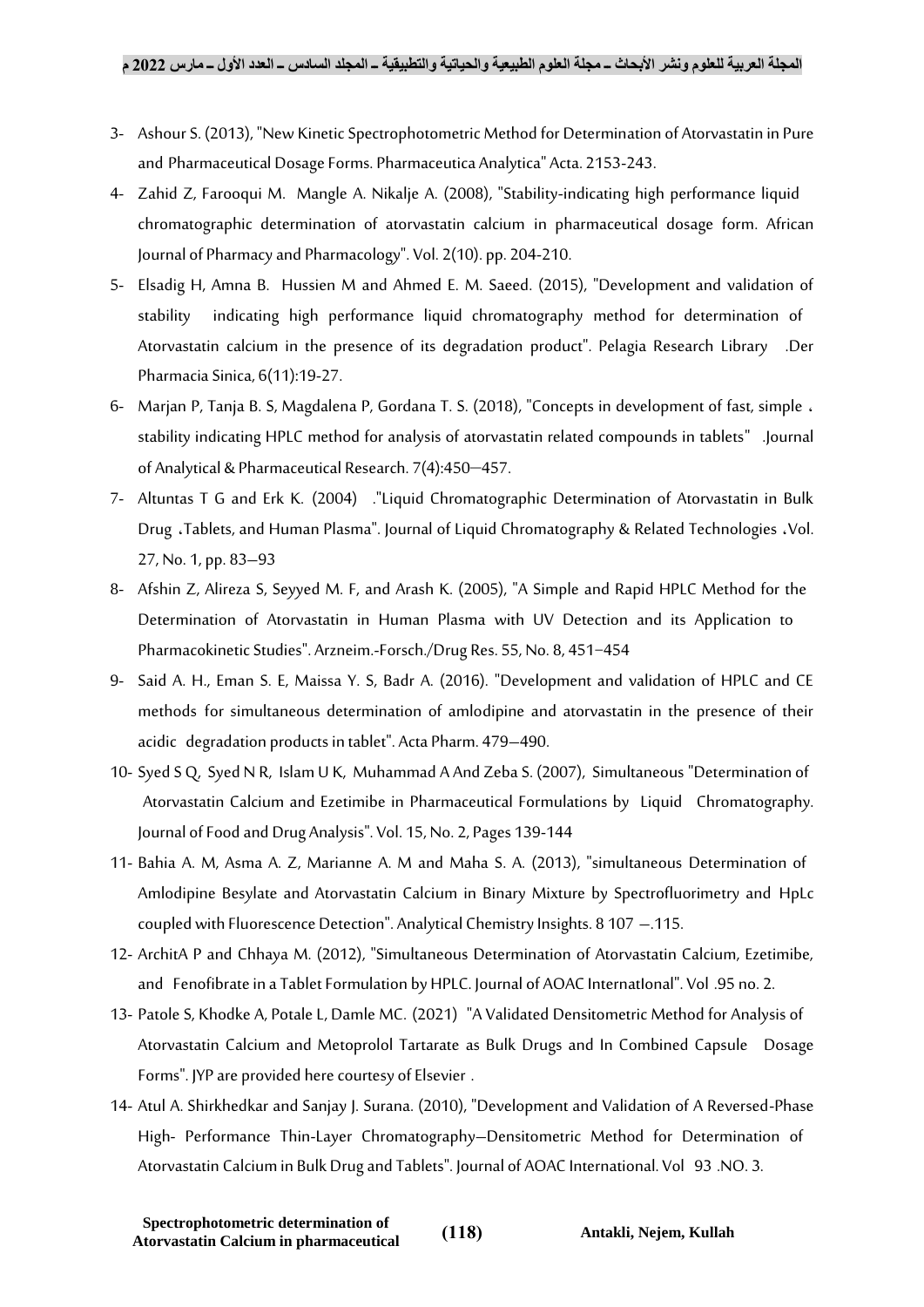- 15- Ramadan A A, Mandil H And Hafez B. (2013) "Differential Pulse Polarographic Determination of Atorvastatin in Pharmaceutical Dosage Forms Using Dropping Mercury Electrode". Asian J .Chem. Vol. 25, No. 6.
- 16- Elizabeth G D. Sisk N M. Scully J G. (2006), "Rapid analysis of atorvastatin calcium using capillary electrophoresis and microchip electrophoresis. Electrophoresis". 27, 2338–2347.
- 17- William W B, Ronald A M, and Roger N H. (1999), "Development and Validation of a High Performance Liquid Chromatography Tandem Mass Spectrometry Assay for Atorvastatin, Ortho-Hydroxy Atorvastatin, and Para-Hydroxy Atorvastatin in Human, Dog, and Rat Plasma". J Am Soc Mass Spectrom. 10, 55–66.
- 18- Raja K S, Makarand M D, Thummala V R, Deepa K, Dama V R, Ivon E C. (2010),"Simultaneous Quantitative Determination of Metoprolol, Atorvastatin and Ramipril in Capsules by a Validated Stability-Indicating RP-UPLC Method". Sci Pharm. 78: 821–834.
- 19- Kailash P P, A Bhandari. (2011), "Spectroscopic Method for Estimation of Atorvastatin Calcium in Tablet Dosage". for Indo Global Journal of Pharmaceutical Sciences. 1(4): 294-299.
- 20- Baldha R G, Patel V B and Mayank B. (2009), "Simultaneous Spectrophotometric Determination of Atorvastatin Calcium and Ezetimibe in Tablet Dosage Form". International Journal of ChemTech Research. Vol.1, No.2, pp 233-236.
- 21- Rath, S.K. SamantaraS.V. Y and Dinda S.C. (2021) ."Development and Validation of New Analytical Method for the Estimation of Atorvastatin Calcium Hydrate Residue by Using UV Spectrophotometer". International Journal of Pharmaceutical Sciences and Research.
- 22- Elsaman T, Ibrahim E, and Adam M. (2020) " Development and Validation of UV Spectrophotometri Method for the Determination of Atorvastatin Calcium Using Sodium Citrate as Hydrotropi Agent". Pharmaceutical Chemistry Journal. Vol. 54, No. 4, Russian Original Vol. 54 No. 4.
- 23- Al-Adl S, Abdel-Aziz L, AM. Mohamed M. (2017), "Spectrophotometric Determination of Atorvastatin Calcium and Rosuvastatin Calcium in Bulk and Dosage Form Using P - Dimethylaminobenzaldehyde". Journal of Applied Pharmacy. Volume 9. Issue 1100023 .
- 24- Shyni B and Molly M. (2012), "Spectrophotometric method of estimation of atorvastatin calcium using sulfo-phospho-vanillin reaction". Journal of Applied Pharmaceutical Science. 02.154-150 :(06)
- 25- Ramadan A A, Mandil H, Sabouni J. (2015), "Determination of Atorvastatin Calcium in Pure and It's Pharmaceutical Formulations Using Iodine in Acetonitrile by UV-Visible Spectrophotometric Method". International Journal of Pharmacy and Pharmaceutical Sciences. Vol 7, Issue 9.
- 26- Yilmaz B and Kaban S. (2018), "UV and First Derivative Spectrophotometric Methods for the Estimation of Atorvastatin in Pharmaceutical Preparations". Journal of Pharmaceutical Sciences . Yilmaz and Kaban. 2 (2), 89-94.